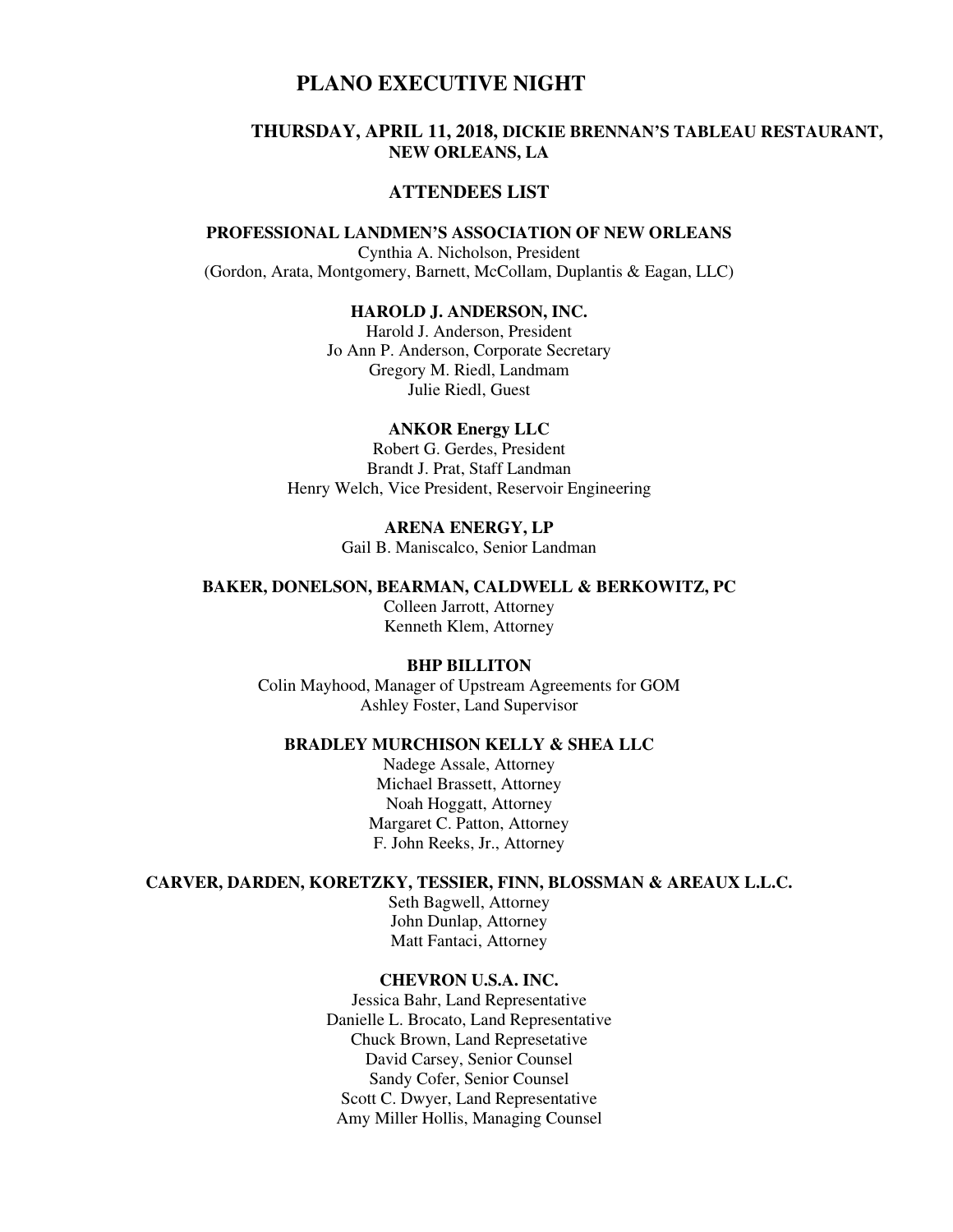S. Diane Mayo, Land Analyst John K. Phipps, Land Representative Carl R. Rewerts, Land Manager Ryan G. Schneider, Land Team Lead – Deepwater Bob Sevin, Jr., Senior Land Representative Jacqueline B. Smith, Human Resources Manager Malcolm Sonnier, Land Representative

**CLAYMORE EXPLORATION LLC** 

Kevin McMichael, President

### **CL&F RESOURCES LP/CL&F OFFSHORE LLC**

Tammy Willis, Senior Offshore Landman

# **DEEP GULF ENERGY COMPANIES**

Will Sims, Commercial Manager Ray Nelson, Vice President Exploration Jake Daugherty, Project Geologist Paul Jaeger, Senior Geological Consultant

**E&B NATURAL RESOURCES** 

George R. ("Bud") Tippens, Director of Land

**EGR SERVICES LLC**  Ralph R. Gipson, Professional Land Surveyor

# **ENVEN ENERGY VENTURES, LLC**

Ken Myers, VP Engineering Bobby Ellis, Asset Manager Gerry Gonzales, Sr. Geologist Tanya Lauer, Property Administration Manager Thomas DeGenova, Land Manager

**EXXONMOBIL EXPLORATION COMPANY**  Mark Lester, Landman

### **EXXONMOBIL PRODUCTION COMPANY**

Peggy L. Carr, Land Representative Jared M. Rolland, Regional Land Manager Ronnie Schroller, Land Advisor

**FAIRFIELD DATA LICENSING**  Randall Johns, Director of New Ventures

### **C.H. FENSTERAKER & ASSOCIATES, L.L.C.**

R.J. Boutte, Senior Vice President John W. Fenstermaker, Survey Division Manager

> **G2 LAND SERVICES, LLC**  Greg Geoffrey, Landman

# **GEIGER, LABORDE & LAPEROUSE , LLC**

Andrew M. Adams, Attorney Lambert M. Laperouse, Attorney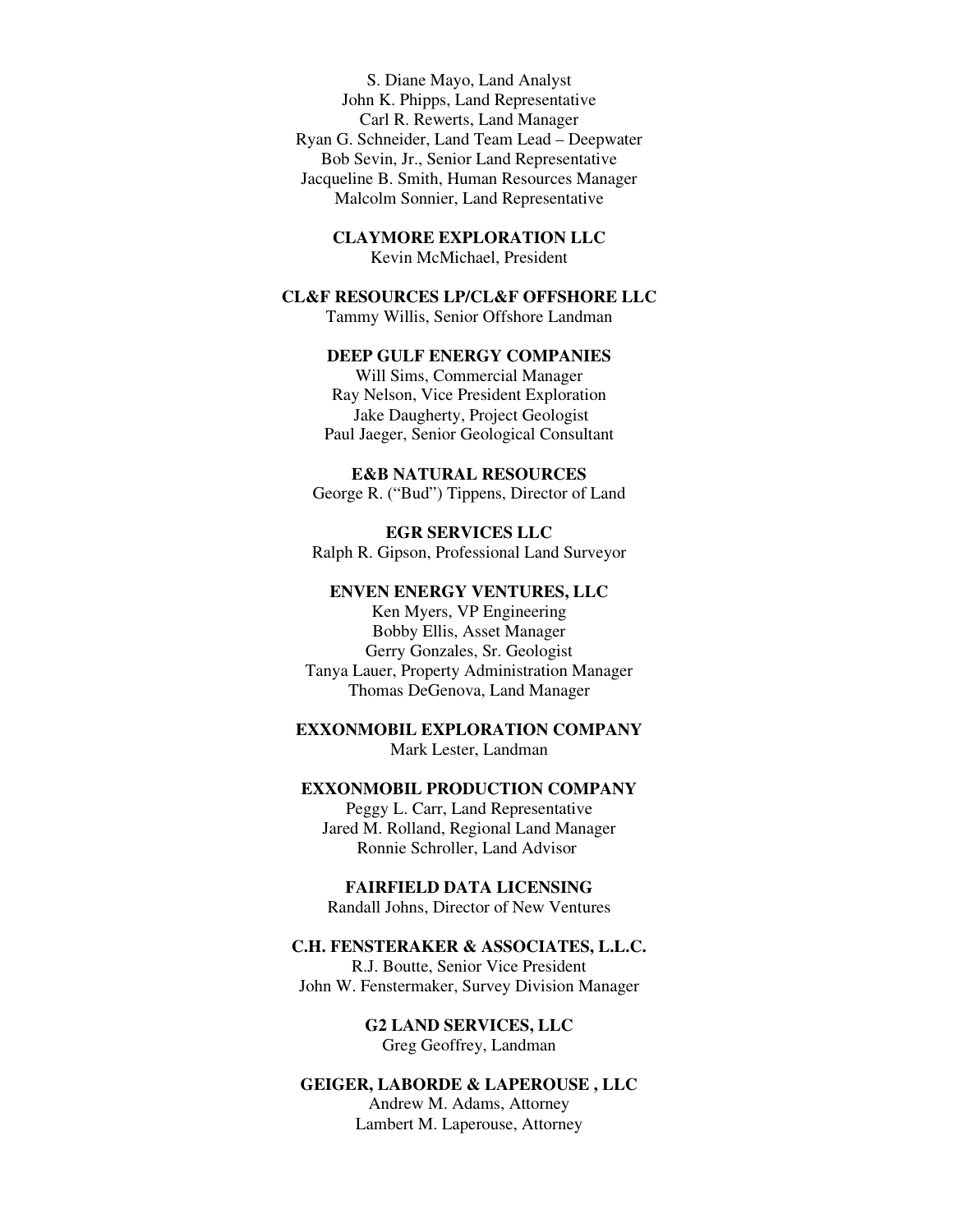# **GORDON, ARATA, MONTGOMERY, BARNETT, McCOLLAM, DUPLANIS & EAGAN, LLC**

C. Peck Hayne, Jr., Attorney Terry Knister, Attorney Michael Landis, Attorney Scott A. O'Connor, Attorney John Pearce, Attorney Marion Weinstock, Attorney Peggy Welsh, Attorney

### **HELIS OIL & GAS COMPANY, L.L.C.**

L. "Cookie" Lam-Smaha, Administrative Landman John J. Prat, Landman Cindy Lowrance, Land Analyst

### **HORNBECK OFFSHORE SERVICES**

Patrick Gagnet, Business Development Krista Gagnet, Guest

# **HYLAND ABSTRACTING, LLC**

Hypatia G. LaCour, Owner

#### **INDEPENDENTS**

Wanda B. Crews, Landman Laura B. Dobard, Landman Earl McCallon, Petroleum Land Consultant Dale B. Morrison, Offshore Land Consultant Roger P. Pecoraro, Landman S. Paul Provenza. Attorney David Rusch, Attorney Randy Schroeder, Landman Robert ("Rob") A. Schroeder, Landman Randy J. Sutton, Land Consultant

### **JONES WALKER LLP**

Alida C. Hainkel, Partner Lauren Mastio, Partner Carl D. Rosenblum, Senior Partner

**JUNEAU ENERGY**  Brad Juneau, Chief Executive Officer & Director

> **KELLY HART & PITRE**  Demarcus Gordon, Attorney

# **LISKOW & LEWIS**

James Breaux, Attorney Carson Haddow, Attorney

# **LLOG EXPLORATION COMPANY, LLC**

Jason C. Elmore, Contract Land Specialist Josh J. Graffagnini, Landman April O. Pertuit, Land Specialist Judy B. Reimel, Manager – Land Specialist Eric Zimmerman, Vice President, Geology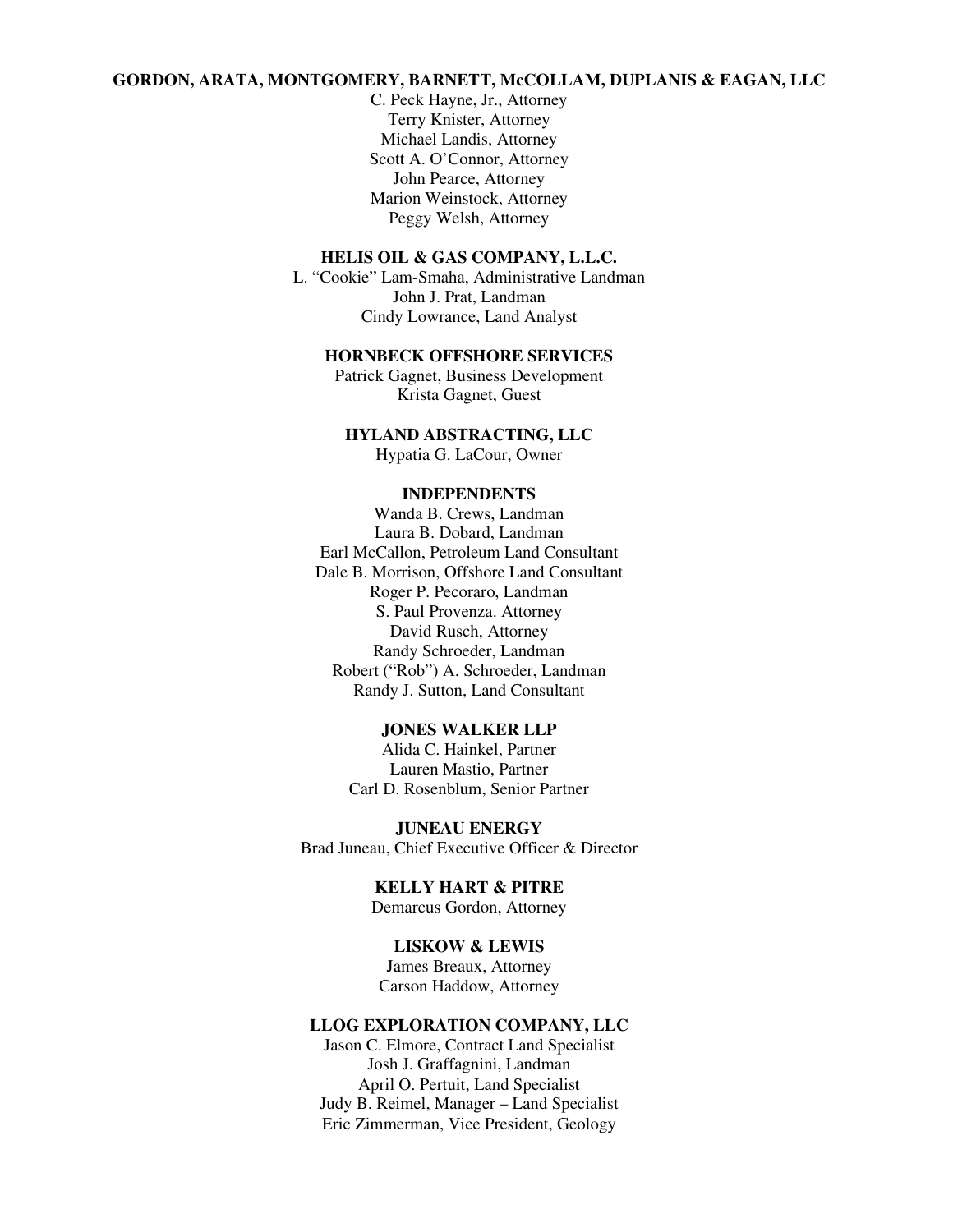## **LOOPER GOODWINE P.C.**

Emile J. Dreuil, III, Attorney P. J. Goodwine, Attorney Samantha E. Marrone, Attorney Taylor P. Mouledoux, Attorney John Weathington, Attorney

**McMoRAN OIL & GAS LLC**  John J. Seip, Regulatory Manager

### **MURPHY EXPLORATION & PRODUCTION COMPANY – USA**

Tyler Alcorn, Chief Landman Russ Hablinski, Staff Landman Onshore Shane Meyer, Sr. Staff Landman

# **NEW ORLEANS LAND & TITLE COMPANY, LLC**

Alexander D. Guitart, President

# **NEXEN PETROLEUM COMPANY**

Steve McMillan, Commercial Land Manager Nicole Spencer, Oil Scout Bill Stiles, General Manager, Exploration Ashley Lewis, Managing Counsel & Assistant Security Officer Lauren Knowles, Legal Counsel

# **NORTHSTAR OFFSHORE GROUP, LLC**

Brian H. Macmillan, SVP –Land & Business Development Roger B. Souders, VP – Land David Dean, President & CEO

# **ORX EXPLORATION, INC.**

Gia LePere, Regulatory Compliance

# **PLAQUEMINES PARISH GOVERNMENT**  Amos Cormier, President

**PROFESSIONAL LANDMEN'S ASSOCIATION OF NEW ORLEANS ("PLANO")** 

Margaret ("Margo") Cameron, PLANO Administrator

### **PROJECT CONSULTING SERVICES, INC.**

Clay Bryant, Sr. Environmental Specialist Richard G. Leonhard, Environmental Manager Gary Vogt, President

### **RIDGEWOOD ENERGY CORPORATION**

Ann Hebert, Senior Land Analyst Ed Reilly, Land Supervisor

### **R.J.M. ENERGY, INC.**

Robert J. Martin, President Jeannie Martin, Guest